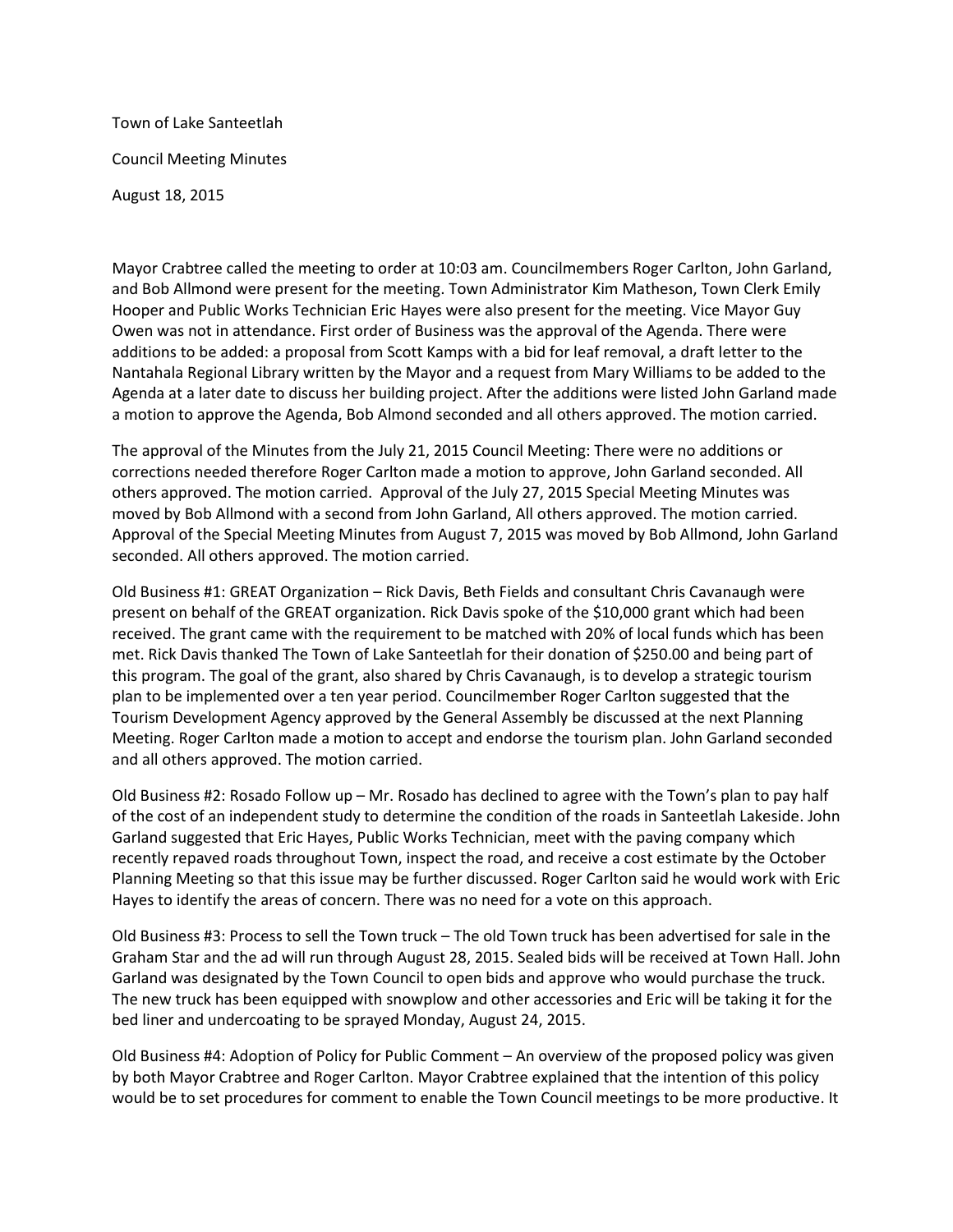was explained that after the approval of the Agenda the public would at that time be asked to provide Public Comment with limitations as to the number of comments and the time per comment. A clarification will be added to the policy that requests submitted by email are acceptable. Roger Carlton made a motion to approve the policy with the clarification and to review the policy in six months. Bob Allmond seconded and all others agreed. The motion carried. A copy of the official policy is attached and made part of this record.

Old Business #5: Adoption of Policy for Public Records Request – Mayor Crabtree explained a procedure needed that would allow records to be supplied to the requestor at their expense. Roger Carlton read a portion of North Carolina General Statute 132.6 to clarify some concerns expressed by Jack Gross. Roger Carlton moved to adopt the policy with a review in six months. Bob Allmond seconded and all others approved. The motion carried. A copy of the policy is attached to these minutes and made part of this record.

Old Business #6: Absentee Voting – Town Clerk Emily Hooper gave an update regarding the difference of cost between having absentee voting and not. Teresa Garland from the Board of Elections, was unable to give an exact cost, but estimated \$6000 with absentee voting and \$5000 without. Council agreed to move forward with the election without absentee voting due to the additional expense and the limited usage of absentee voting the last time it was available. The Town Clerk was directed to notify Teresa Garland of this decision.

Old Business #7: Tetra Tech Engineering Services/Update on Sewer Study kickoff – The Tetra Tech Sewer Study has officially "kicked off." John Garland asked specifically what "kicked off" meant pertaining to the study. The response was that the Advisory Committee and the Consultant would research the failed or near failing systems throughout the Town and look at possible creation of new systems that could potentially serve a group of homes from a small package plant. Roger Carlton asked that the email notification system be used when the inspection begins to notify residents of what is going on as the Tetra Tech staff will be entering on properties. Roger Carlton and Mayor Crabtree were pleased with the consultants from Tetra Tech and both felt optimistic about the study.

Old Business #8: Construction Bond Refund/Jackie and Dana Adams – Mayor Crabtree and Councilmember John Garland looked at the property and it had not been cleaned up to justify a refund. Councilmember Roger Carlton requested Town Administrator Kim Matheson to notify Dana and Jackie Adams that until the site is cleaned up the refund will be withheld.

Old Business #9: Relocation of Malibu Boats – Mayor Crabtree emailed a letter to Malibu Boats explaining the concerns from residents of Lake Santeetlah. The Mayor asked that a representative respond to him, however Greg Cable, Graham County Manager, was contacted by Malibu Boats regarding the letter from the Mayor. The debate continues as to whether the economic impact from the boats overrides the damage done from wakes as well as inappropriate behavior from the operators while on the lake. It was decided that Malibu Boats should be asked to communicate with the Town and understand the expectations of the residents in order for their return to be welcome. Roger Carlton said he would discuss this with Greg Cable.

Old Business #10: Draft Letter to the Nantahala Regional Library – A draft letter was reviewed to be sent to the Nantahala Regional Library Director. The letter shared concerns with the Town continuing in the ten year agreement and stated the decision to withdraw effective July 1, 2016. Councilmember Roger Carlton moved to approve the letter, John Garland seconded. All others approved and the motion carried. A copy of the letter is attached to these minutes and made a part of this record.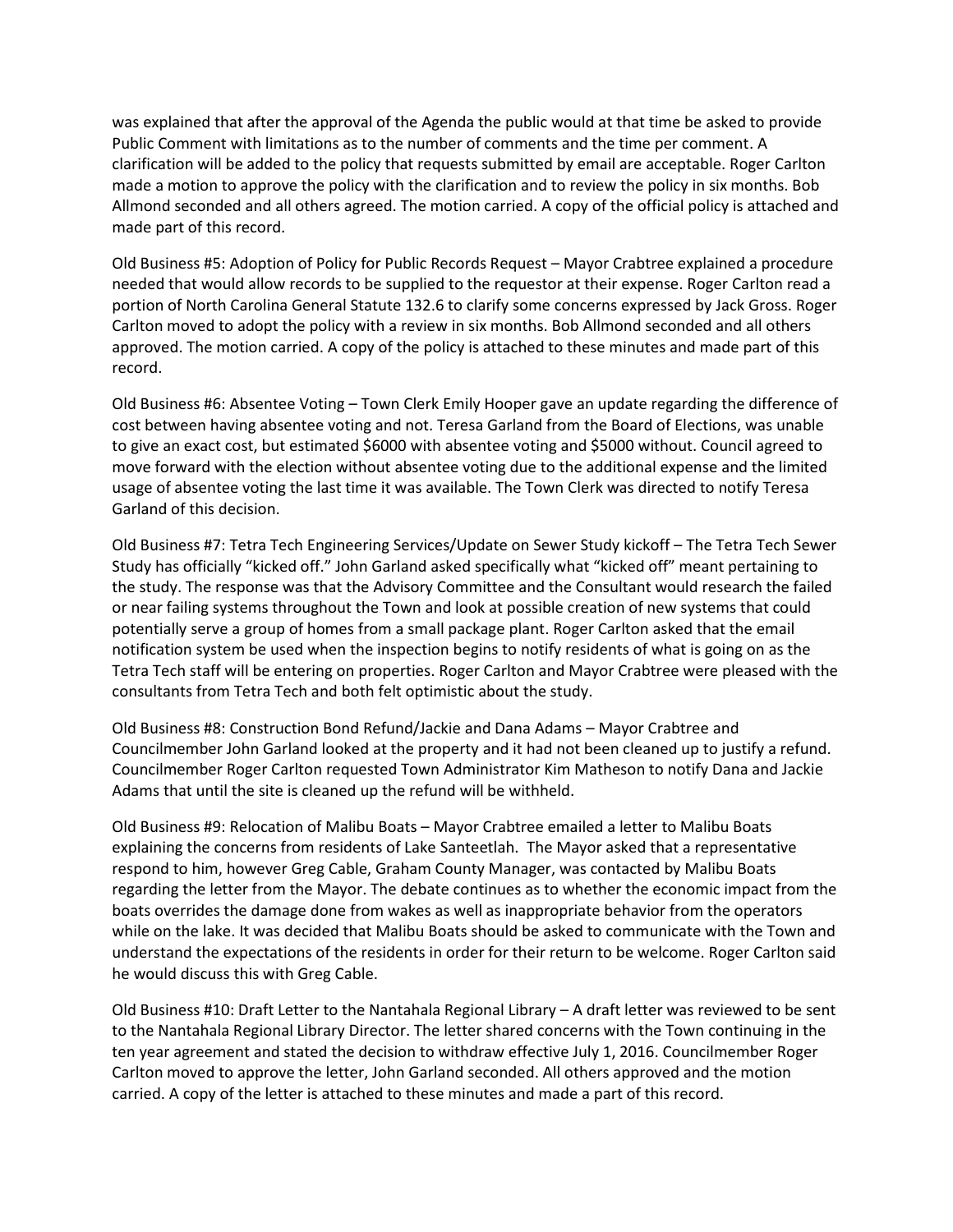New Business #1: Gas Purchases/Shell Card – The Shell station will no longer be used for gas due to a surcharge on credit cards. Eric Hayes was directed to use a less expensive station and use his general credit card from the Town for these purchases.

New Business #2: Dana Jones of 716 Cherokee Trail/Reimbursement for Repairs – Dana Jones submitted a receipt for a refund for a pipe purchased to complete a drainage system of which a portion had already been funded by the Town. The pipe cost was \$197.80. Mayor Crabtree moved to provide the refund. Councilmember Bob Allmond seconded and all others approved excluding Councilmember John Garland from whom the pipe was purchased and felt it a conflict to vote on the issue. With a majority vote, the motion carried.

New Business #3: Proposal from Town Auditor, Ken Schuckers regarding training for QuickBooks – Mr. Ken Schuckers has suggested a new start for QuickBooks. Once installed the data in the old version would be migrated and any needed write-offs would be brought to the Town Council for approval. He offered training and assistance for employees. Jim Hager was appointed to work directly with Schuckers. Ultimately, a profit/loss statement should be available at the monthly Planning Meeting once the new system is in place. Councilmember Roger Carlton moved to accept the proposal from Mr. Schuckers in the amount of \$75.00 per hour plus gas mileage from Blairsville, Georgia. John Garland seconded and all others approved. The motion carried. A copy of this proposal is attached to these minutes and made a part of this record.

New Business #4: Insurance claim for well field repairs/lighting rod – There was no update for the insurance claim for well repairs, Eric Hayes had no news on the lighting rod cost. The new Town Administrator Kim Matheson will put this item on a priority list to gather any additional information needed for this claim to be complete and to bring the cost of the lighting rod to the Town Council for discussion during the September 2015 Planning Meeting.

New Business #5: Ken DeGarmo of Santeetlah Point/Request for refund of building application fees – Ken DeGarmo was not present for the meeting. He responded by email stating he felt the "impact fee" was collected illegally. Ellen Davis was present to explain legal issues with this argument. The Town Clerk will respond to DeGarmo by asking him to explain why he believes the formerly misnamed "impact fee" was illegal.

New Business #6: Burgess/Dock and Deck – Councilmember John Garland requested approval of a dock to be built for Mr. Burgess. It was brought to the attention of the Councilmembers that a Town permit was needed to build a dock even though Smoky Mountain (formerly Brookfield) had issued a permit. John agreed to submit an application. The requirement for deck permits will be reviewed in the future to determine if the Town wishes to issue such permits.

New Business #7: Town Map Request/How copies will be distributed – Council discussed if there would be a fee for the new Town maps to be distributed. After discussion it was decided to authorize Alan Carver, the surveyor, to distribute the maps upon request. The charges for a map would be between him and the requestor. Roger Carlton moved to instruct Alan Carver that he may sell the maps in the current state. Any changes made must be approved through Council. Councilmember Bob Allmond seconded, all others agreed and the motion carried. John Garland has requested a map for his own purposes therefore he abstained on this matter.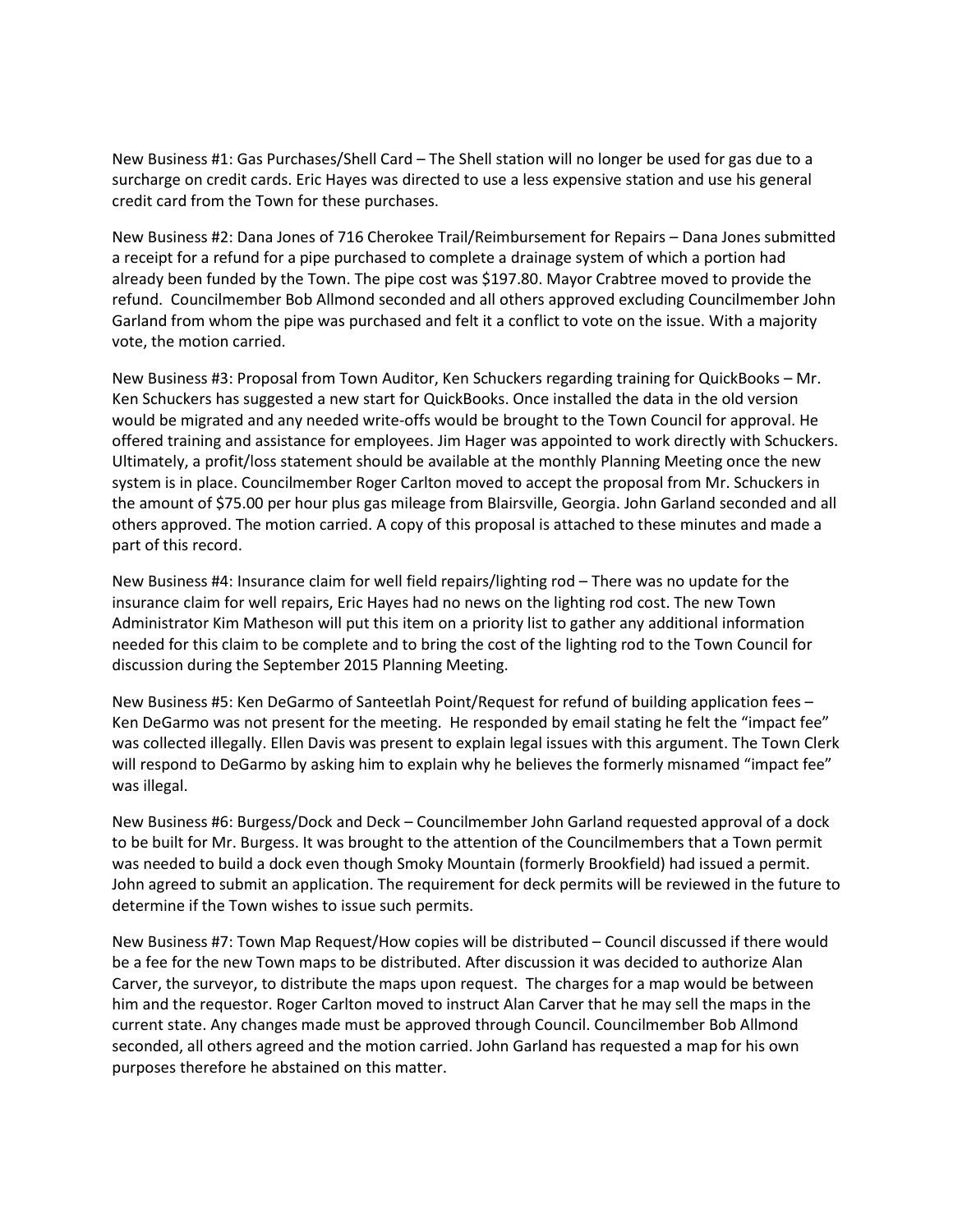New Business #8: Resignation of Vice Mayor Guy Owen/Appointment of Councilmember to replace Guy Owen – Guy Owen, Vice Mayor resigned as he will be relocating to Georgia at the end of August 2015. Jim Hager was nominated to replace Guy Owen as a member of the Council by Bob Allmond until the coming election. Roger Carlton seconded and all others concurred. The motion carried.

Other changes to the Council occurred as Guy had been the Vice Mayor. Roger Carlton was nominated for the Vice Mayor position by John Garland. Bob Allmond seconded the motion and all others approved. The motion carried.

With a vacant Finance Officer position Bob Allmond moved that Jim Hager be the replacement John Garland seconded. All others agreed. The motion carried.

It has been recommended by the Auditor that an Assistant Finance Officer be appointed. Bob Allmond moved that Roger Carlton be the Assistant Finance Officer. John Garland seconded. All others agreed. The motion carried.

Updated signatures will be needed for United Community Bank in order to replace Guy Owen and assure that a Councilmember is available to sign documents/checks as needed. Mayor Crabtree, John Garland, Jim Hager (required by the State since he is the Finance Officer) and Bob Allmond will be able to sign checks. Roger Carlton will sign the check vouchers as Assistant Finance Officer. Roger Carlton moved for approval, John Garland seconded and all others approved. The motion carried. Kim Matheson was directed to obtain the new signature cards from United Community Bank.

New Business #9: Scott Kamps proposal for leaf removal – Mr. Kamps dropped of the proposal only a short time before the meeting. The Councilmembers had not had adequate time to review his proposal, therefore, this will be reviewed and discussed at the September Planning Meeting. Last year the funds for a trailer were advanced by the Town. A lien on the trailer was held until the debt was worked off with services provided. The Councilmembers were unsure if the service had been complete so the Town Clerk will find out this information and report back at the September 2015 Planning Meeting.

New Business #10: Mary Williams remodeling project – Mary Williams of 834 Sequoyah Trail, would like to enclose an existing deck which encroaches in her 10 foot setback. . Mary has not been able to solve the differences with her neighbor, therefore the Town will try to mediate with the individuals and assist by looking into both homeowners concerns. Roger Carlton moved that this matter be deferred, Bob Allmond seconded. John Garland will be the contractor on this job so he abstained from voting on the matter. With the Mayor voting in favor, the motion carried.

Discussion #1: Internet access point/Charles and Judy Matthews – Charles and Judy Matthews have offered their home for the internet access point. The Mayor will contact the Matthews to make sure they are offering this service year around and discuss the payment arrangements. Roger Carlton moved to approve the location and Bob Allmond seconded. All others agreed. The motion carried.

Discussion #2: 911 re-addressing update – Shawn Garrison, a representative of the Graham County Mapping Department, was present for the meeting to answer questions from both Councilmembers and residents concerning the new address numbers. This project is on-going as address signs are to be placed at each residence. The Town will install the new signs to ensure consistency. Jack Gross and Eric Hayes were delegated to oversee this project. An update will be given at the September Planning Meeting.